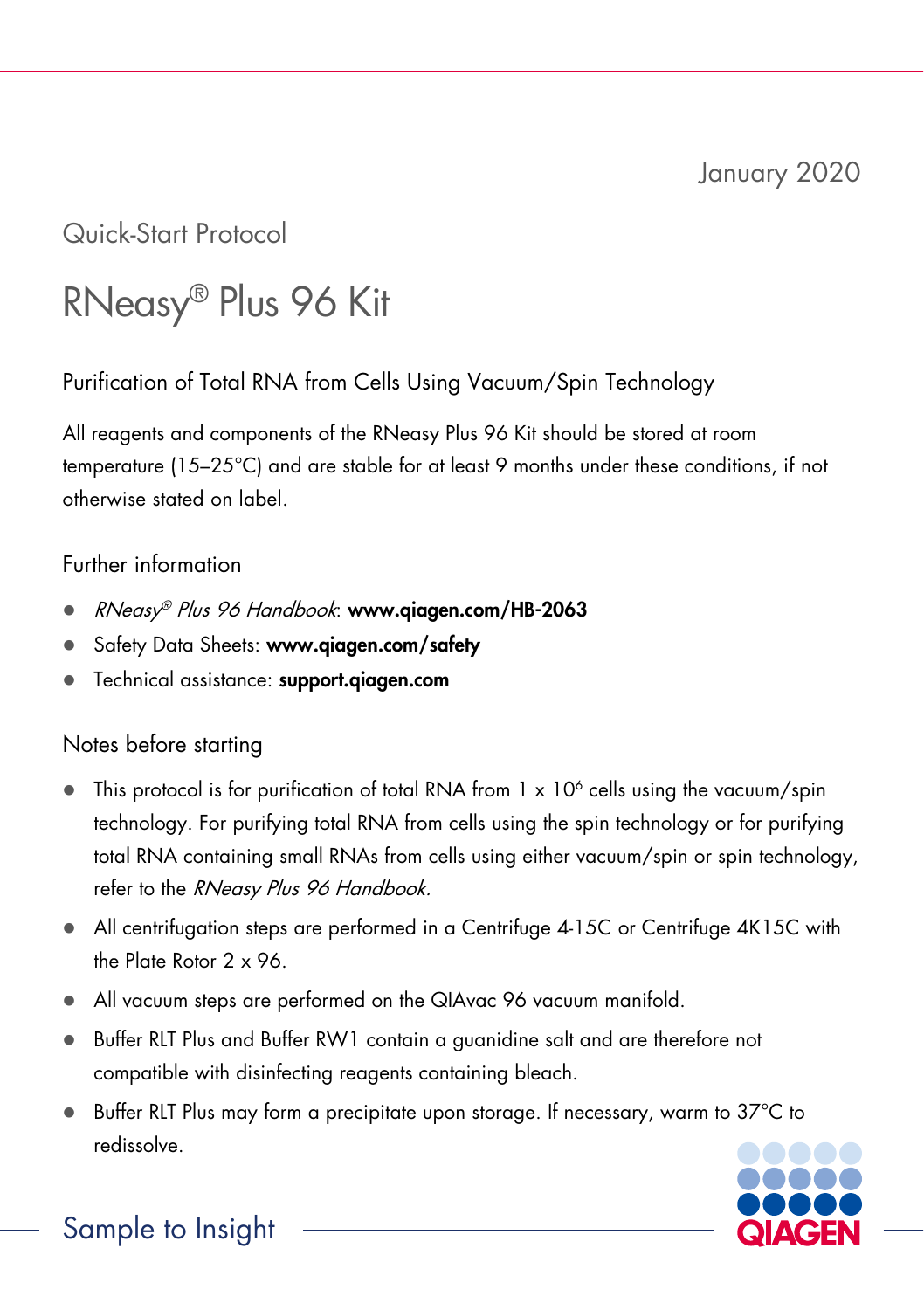- If purifying RNA from cell lines rich in RNases, we recommend adding β-mercaptoethanol (β-ME) to Buffer RLT Plus before use. Add 10 μl β-ME per 1 ml Buffer RLT Plus. Dispense in a fume hood and wear appropriate protective clothing. Buffer RLT Plus containing β-ME can be stored at room temperature for up to 1 month. Alternatively, add 20 μl of 2M dithiothreitol (DTT) per 1 ml Buffer RLT Plus. The stock solution of 2M DTT in water should be prepared fresh or kept frozen in single-use aliquots. Buffer RLT Plus containing DTT can be stored at room temperature for up to 1 month.
- Buffer RPE is supplied as a concentrate. Before using for the first time, add the appropriate volume of ethanol (96-100%) as indicated on the bottle to obtain a working solution.
- All steps in the RNeasy Plus 96 protocol for the isolation of total RNA should be performed at room temperature. Avoid interruptions during the procedure.

#### Using vacuum/spin technology

- 1. Harvest cells (up to  $1 \times 10^6$  cells) according to step 1a or 1b.
	- 1a. Cells grown in a monolayer: Completely remove the cell-culture medium by pipetting, and add 300 μl Buffer RLT Plus to each well. Transfer the lysates to a rack of collection microtubes (cat. no. 19560), and seal the tubes with collection microtube caps (cat. no. 19566).
	- 1b. Cells grown in suspension:

Transfer up to  $1 \times 10^6$  cells from each sample to a rack of collection microtubes (cat. no. 19560). Pellet the cells by centrifuging for 5 min at 300  $\times$  g. Completely remove all supernatant by pipetting, and add 300 μl Buffer RLT Plus to each tube. Seal the tubes with collection microtube caps (cat. no. 19566).

2. Homogenize the lysates by vortexing the rack of collection microtubes at full speed for at least 30 s.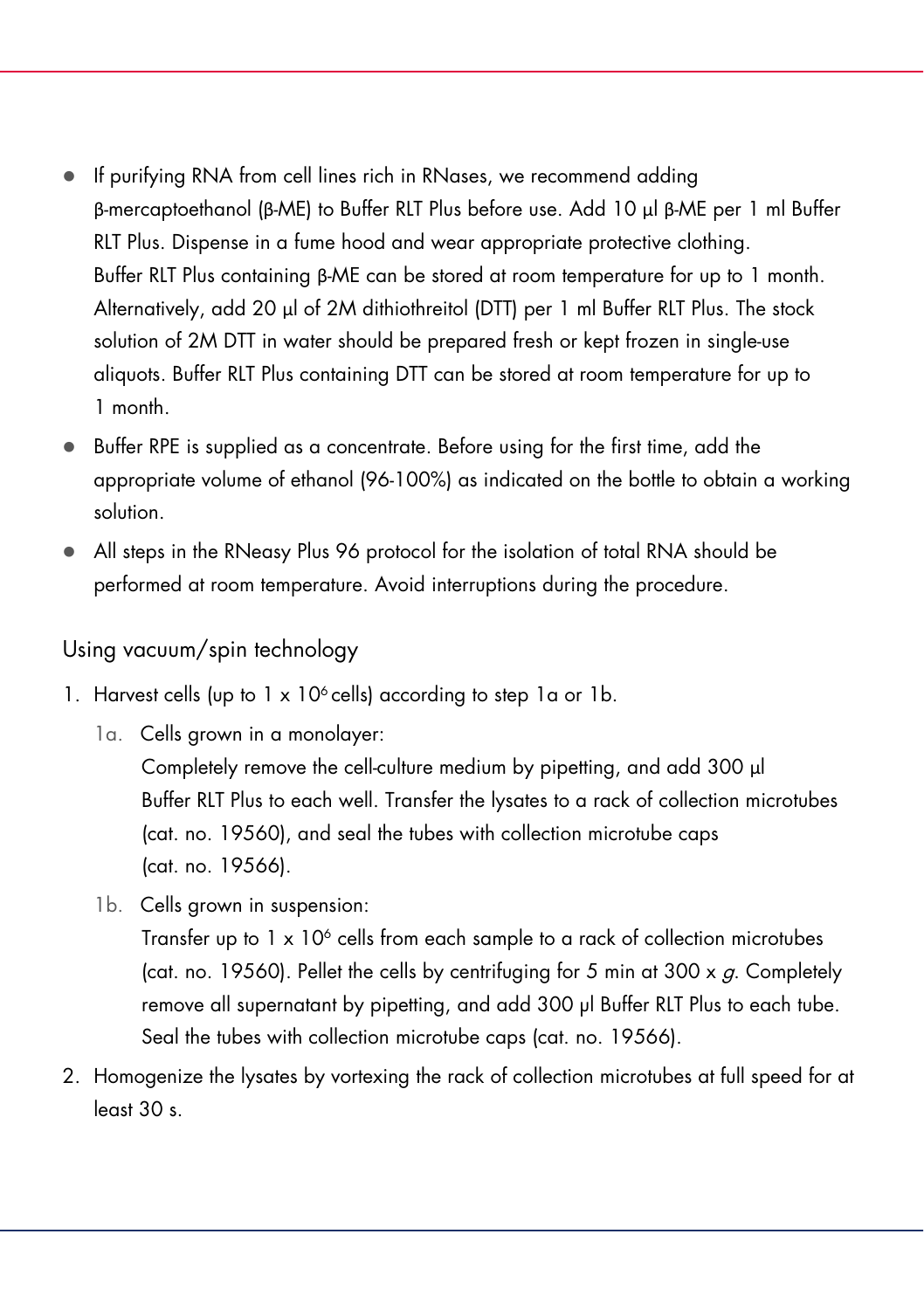- 3. Place a gDNA Eliminator 96 plate on top of a new S-Block. Mark the plate for later identification.
- 4. Transfer the lysates from step 2 to the wells of the gDNA Eliminator 96 plate.
- 5. Seal the gDNA Eliminator 96 plate with an AirPore tape sheet. Place the S-Block and gDNA Eliminator 96 plate into the metal holder, and place the whole assembly into the rotor bucket. Centrifuge at 6000 rpm (~5600 x g) for 4 min at 20–25°C. Discard the gDNA Eliminator 96 plate, and save the flow-through.
- 6. Assemble the QIAvac 96 vacuum manifold: first, place the waste tray inside the QIAvac base, then place the QIAvac 96 top plate squarely over the QIAvac base. Place an RNeasy 96 plate in the QIAvac 96 top plate, making sure that the plate is seated tightly. Attach the vacuum manifold to a vacuum source. Keep the vacuum switched off.
- 7. Add 1 volume (300 μl) of 70% ethanol to each well of the S-Block containing the flow-through from step 5. Mix well by pipetting up and down 3 times.
- 8. Transfer the samples (600 μl) to the wells of the RNeasy 96 plate, and switch on the vacuum. Apply the vacuum until the samples have completely passed through the membranes (15–60 s). Switch off the vacuum, and ventilate the manifold.
- 9. Add 800 μl Buffer RW1 to each well of the RNeasy 96 plate, and switch on the vacuum. Apply the vacuum until the buffer has completely passed through the membranes (10−30 s). Switch off the vacuum, and ventilate the manifold.

Note: The flow-through is collected in the same waste tray from step 8.

- 10.Lift the QIAvac 96 top plate carrying the RNeasy 96 plate from the QIAvac base, and empty the waste tray. Reassemble the QIAvac 96 vacuum manifold.
- 11. Add 800 μl Buffer RPE to each well of the RNeasy 96 plate, and switch on the vacuum. Apply the vacuum until the buffer has completely passed through the membranes (10−30 s). Switch off the vacuum, and ventilate the manifold.
- 12. Place the RNeasy 96 plate on top of an S-Block (either new or reused). Mark the plate for later identification.